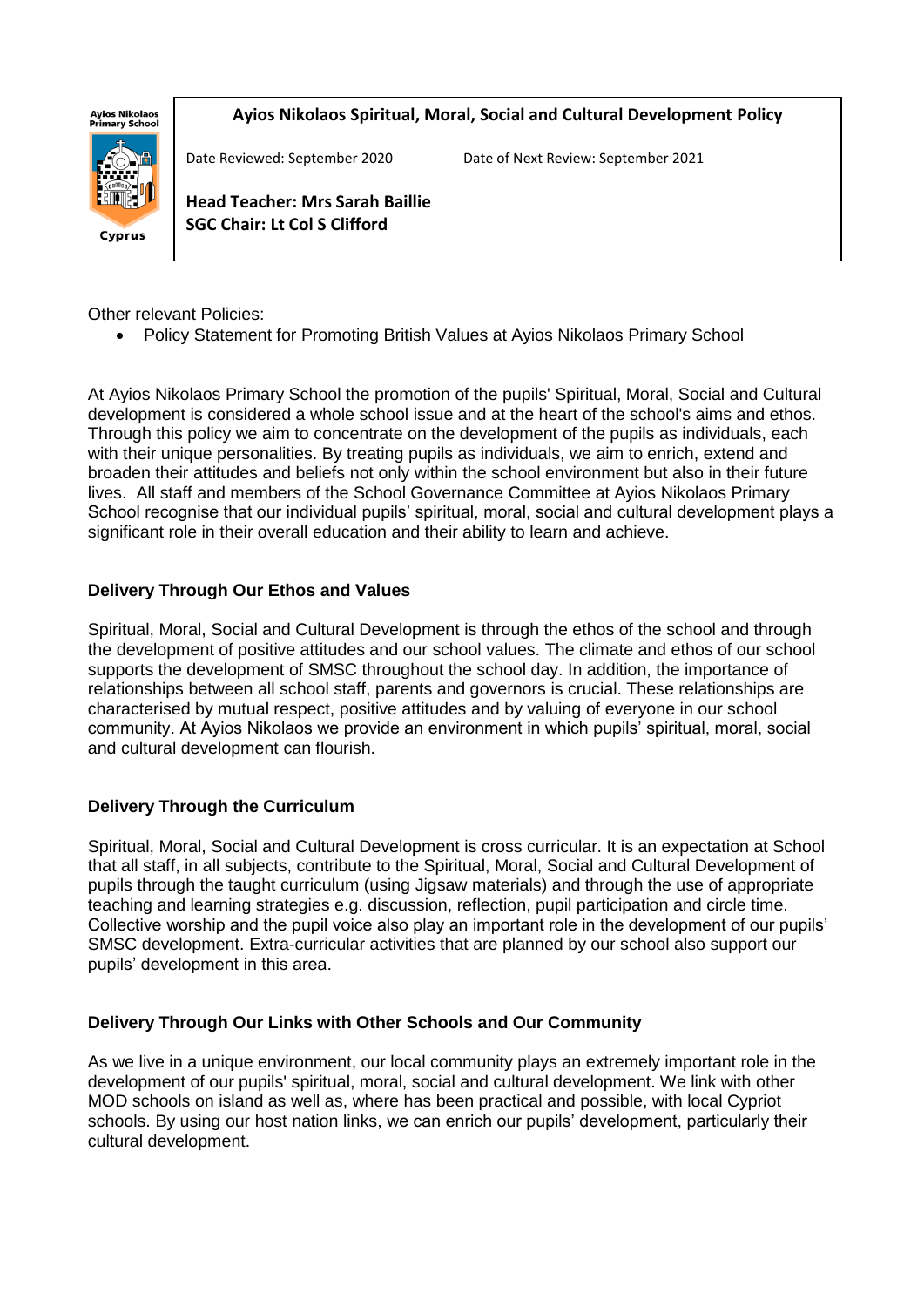### **Spiritual Development**

At Ayios Nikolaos Primary School we encourage spiritual development by:

- giving pupils the opportunity to explore values and beliefs, including religious beliefs, and the way in which they affect peoples' lives
- where pupils already have religious beliefs, supporting and developing these beliefs in ways which are personal and relevant to them
- encouraging pupils to explore and develop what animates themselves and others
- encouraging pupils to reflect and learn from reflection
- giving pupils the opportunity to understand human feelings and emotions, the way they affect people and how an understanding of them can be helpful
- developing a climate or ethos within which all pupils can grow and flourish, respect others and be respected
- accommodating difference and respecting the integrity of individuals

This is also achieved by promoting teaching styles which:

- value pupils' questions and give them space for their own thoughts, ideas and concerns
- enable pupils to make connections between aspects of their learning
- encourage pupils to relate their learning to a wider frame of reference for example, asking 'why?', 'how?' and 'where?' as well as 'what?'

### **Moral Development**

At Ayios Nikolaos School we encourage moral development by:

- providing a clear moral code as a basis for behaviour which is promoted consistently through all aspects of the school
- promoting measures to prevent discrimination on the basis of race, religion, gender, sexual orientation, age and other criteria
- giving pupils opportunities across the curriculum to explore and develop moral concepts and values – for example, personal rights and responsibilities, truth, justice, equality of opportunity, right and wrong
- developing an open and safe learning environment in which pupils can express their views and practise moral decision-making
- rewarding expressions of moral insights and good behaviour
- making an issue of breaches of agreed moral codes where they arise for example, in the press, on television and the internet as well as in school
- modelling, through the quality of relationships and interactions, the principles which they wish to promote – for example, fairness, integrity, respect for people, pupils' welfare, respect for minority interests, resolution of conflict, keeping promises and contracts
- recognising and respecting the codes and morals of the different cultures represented in the school and wider community
- encouraging pupils to take responsibility for their actions; for example, respect for property, care of the environment, and developing codes of behaviour
- providing models of moral virtue through literature, humanities, sciences, arts, assemblies and acts of worship
- reinforcing the school's values through images, posters, classroom displays, screensavers, exhibitions
- Social development is about developing skills to work effectively with each other and participating successfully in the community as a whole. It is about the development of personal qualities necessary for living and working together and functioning effectively in a multi-cultural society.